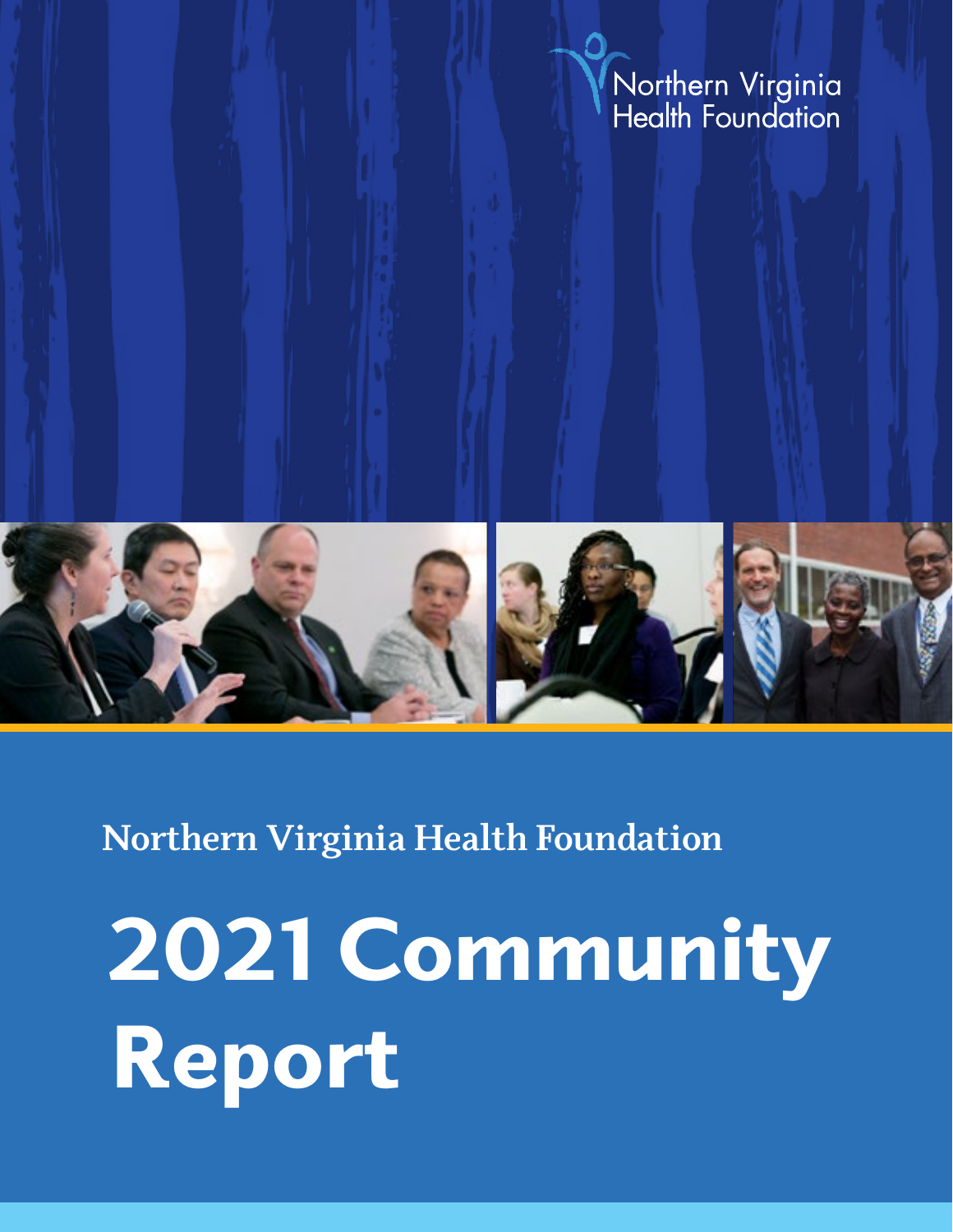# BOARD OF DIRECTORS

### **2021 Officers**

- **Judy Feder, PhD, Chair**
- **Ilka Chavez, MPA, Vice Chair**
- **I** Ian Greaves, CPM, PhD, Treasurer
- **Patricia N. Mathews, Secretary**

### **Former Board Chairs**

Marsha Allgeier (Founding Board member) Former Chair (2010-2012)

- **Thomas C. Brown, Jr., Esq. (Founding Board)** member) Former Chair (2005-2007)
- **Jane Delgado, PhD (Founding Board member)** Former Chair (2014-2016)
- Verdia Haywood (Founding Board member) Former Chair (2012-2014)
- **Lisa Chimento (Founding Board member)** Former Chair (2008-2010)
- $\blacksquare$  Jane Woods (2019 2020)

### **Board Members\***

- Gloria Addo-Ayensu, MD, MPH
- William Cleveland (Founding Board member)
- Thomas Connally, MD
- Jeanne Franklin, Esq.
- Guillermo Garcia, CEPA\*
- William A. Hazel, MD\*
- Lisa Kaplowitz, MD, MSHA\*
- **Mark Kington (Founding Board member)**
- Marsha Lillie-Blanton, MHS, DrPH\*
- E. Anne Peterson, PhD (Founding Board member)
- **Jeff Schragg**
- David Speck, EdD
- Philip Sunderland\*
- April Young (Founding Board member)

*\*2021 Board members*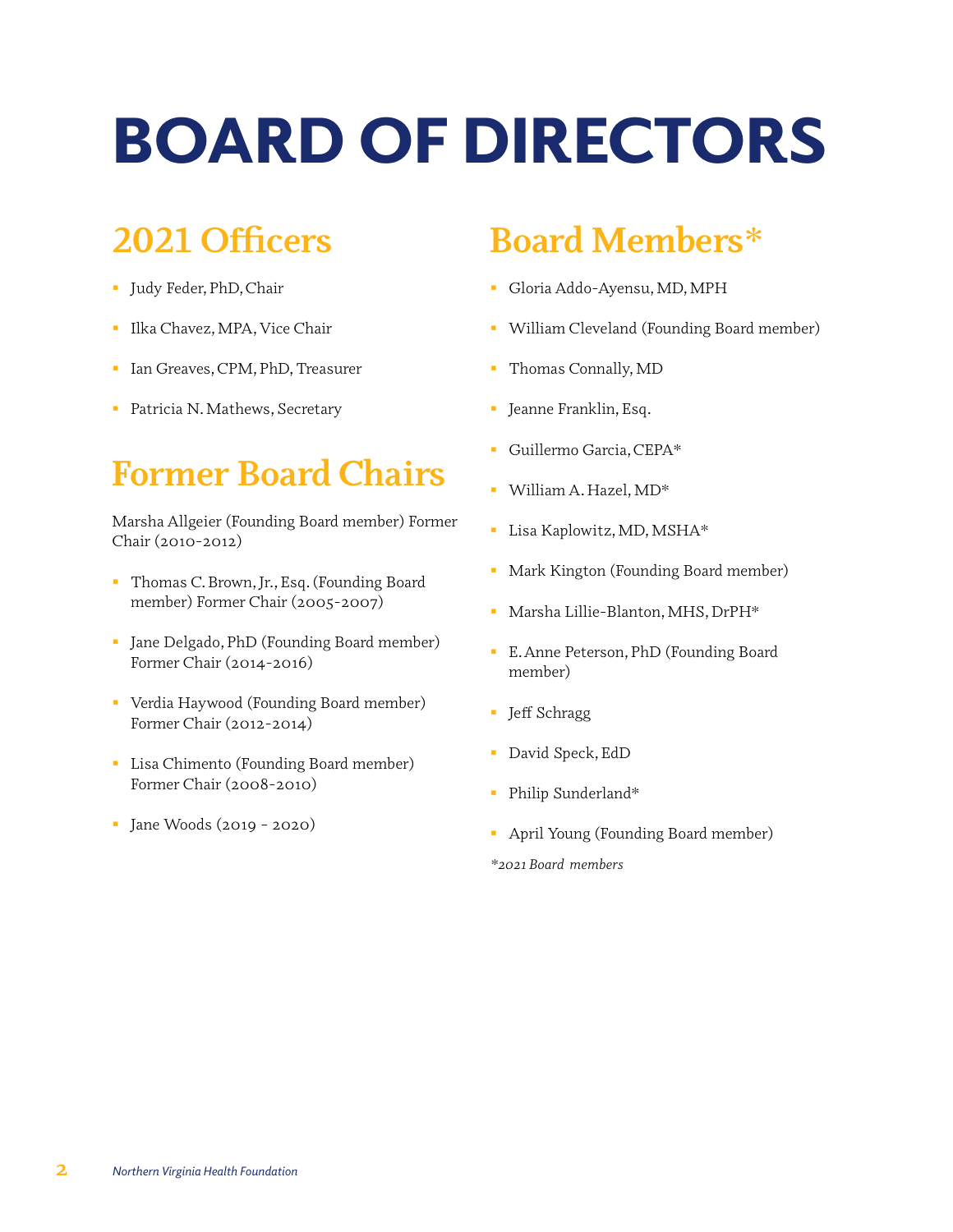# ABOUT NVHF

Since its inception in 2005, the Northern Virginia Health Foundation has been dedicated to improving the health and well-being of residents of Northern Virginia, particularly those who are low-income, uninsured, or underinsured.

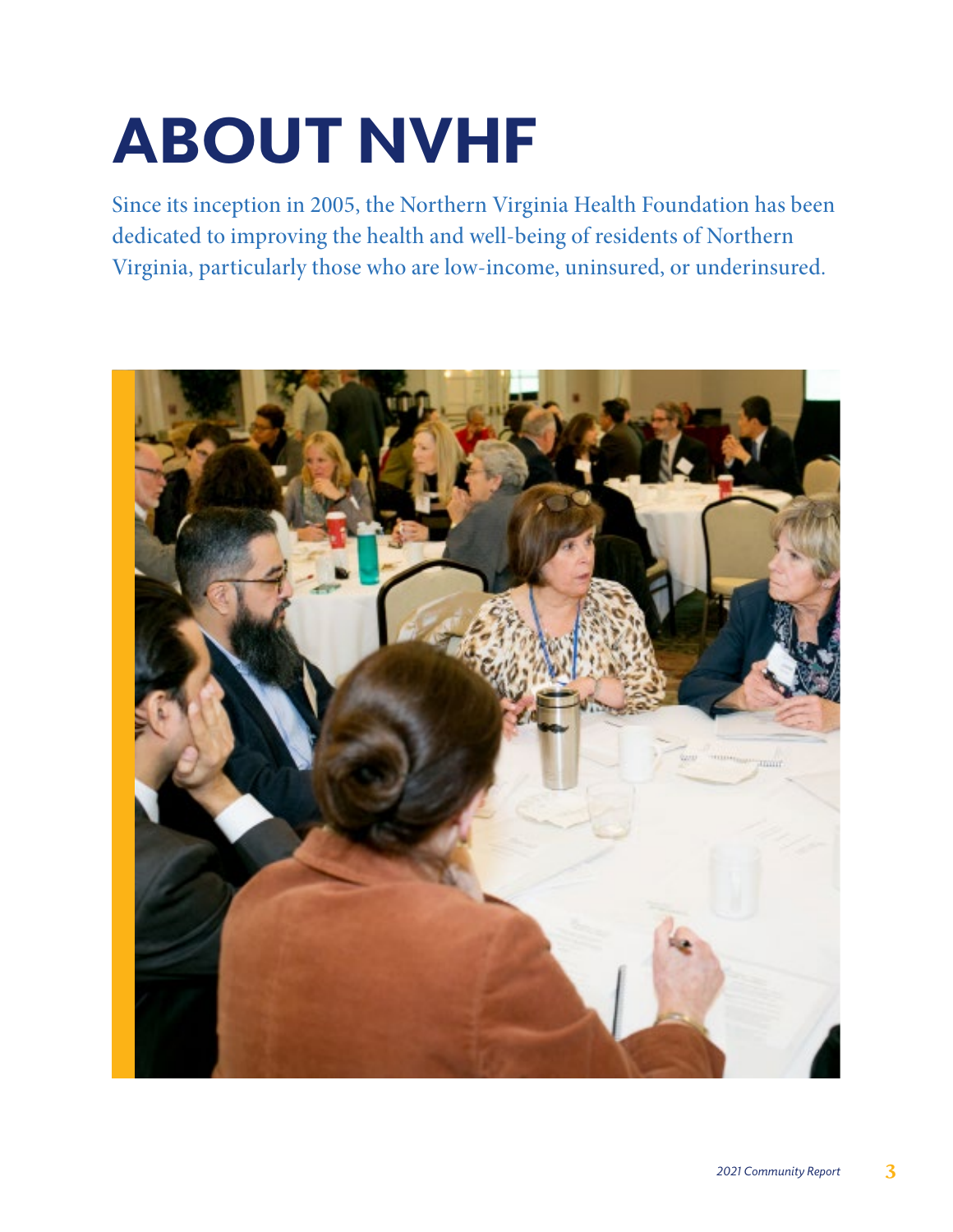## LETTER FROM CEO & BOARD CHAIR

A Letter from Patricia Mathews and Judy Feder, Northern Virginia Health Foundation

As we reflect on the Northern Virginia Health Foundation's first 16 years of service, we do so with a stark realization: At no point in recent history have the health challenges faced by people with low incomes, the uninsured, and the under-insured achieved so much public awareness.

The COVID-19 pandemic was an eye-opener like no other. For some, it illuminated the importance of our state, local public health departments, and their role in containing deadly viruses and protecting the community's health. Many saw how our fragile social safety net struggled to remain intact through forced shutdowns and expensive yet necessary investments in personal protective equipment.

Yet, for a large majority of people in our region, the pandemic was a wake-up call to an important and unsettling reality: The opportunities to be healthy and prosper are not uniform across Northern Virginia.

While this was true before COVID-19, we believe in, and even champion, the idea that this does not have to be the reality for the future.

Since our strategic shift to include a focus on the social determinants of health in 2015, we have worked to point out poverty and racial inequities in our region, along the way debunking traditional stereotypes of what low-income communities look like and how they came to be. It has involved educating decisionmakers about community needs and working with others to change policies and practices that keep inequity in place.

Creating a healthier — and more equitable — Northern Virginia is not easy work. But it is essential for achieving our mission, and for ensuring that the health of our most vulnerable residents does not go overlooked.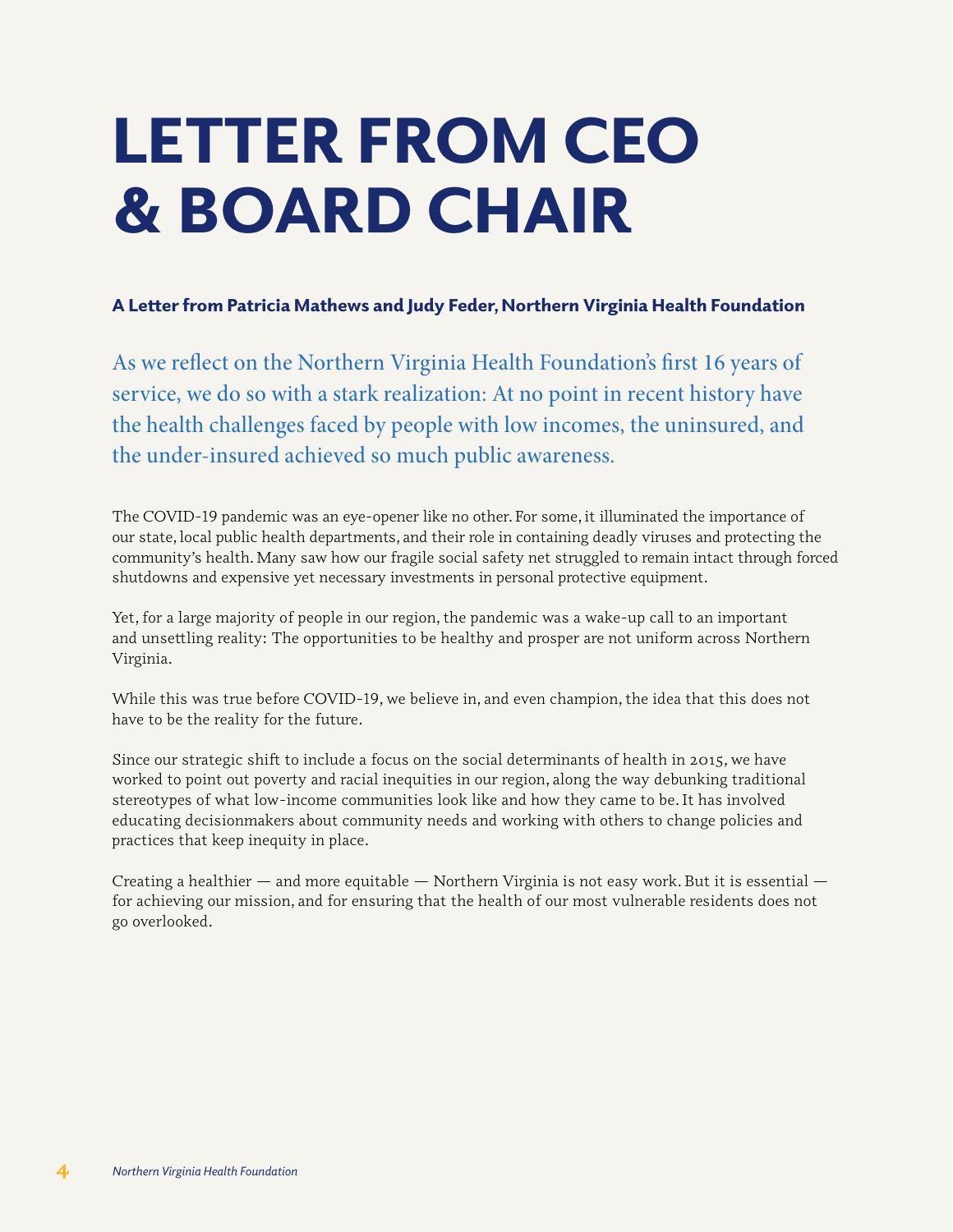#### *This focus leads us to prioritize three areas in our grantmaking and operations:*

- 1. Stabilizing and strengthening the safety net
- 2. Working upstream to improve health outcomes
- 3. Seeking impact beyond grantmaking

#### We invite you to read the rest of this report to learn how these priorities are carried out.

We are aware that the challenge of improving the health and health care of Northern Virginians is not ours alone. We have been encouraged by our grantees and community partners, some of whose inspiring efforts to address systemic barriers in health are highlighted in this report.

Thank you for your work and for your partnership. We look forward to many more years of working together to ensure that residents of Northern Virginia have the opportunities to be healthy and prosper.



Patricia n. mathews

**Patricia N. Mathews** President & CEO



**Judy Feder** Board Chair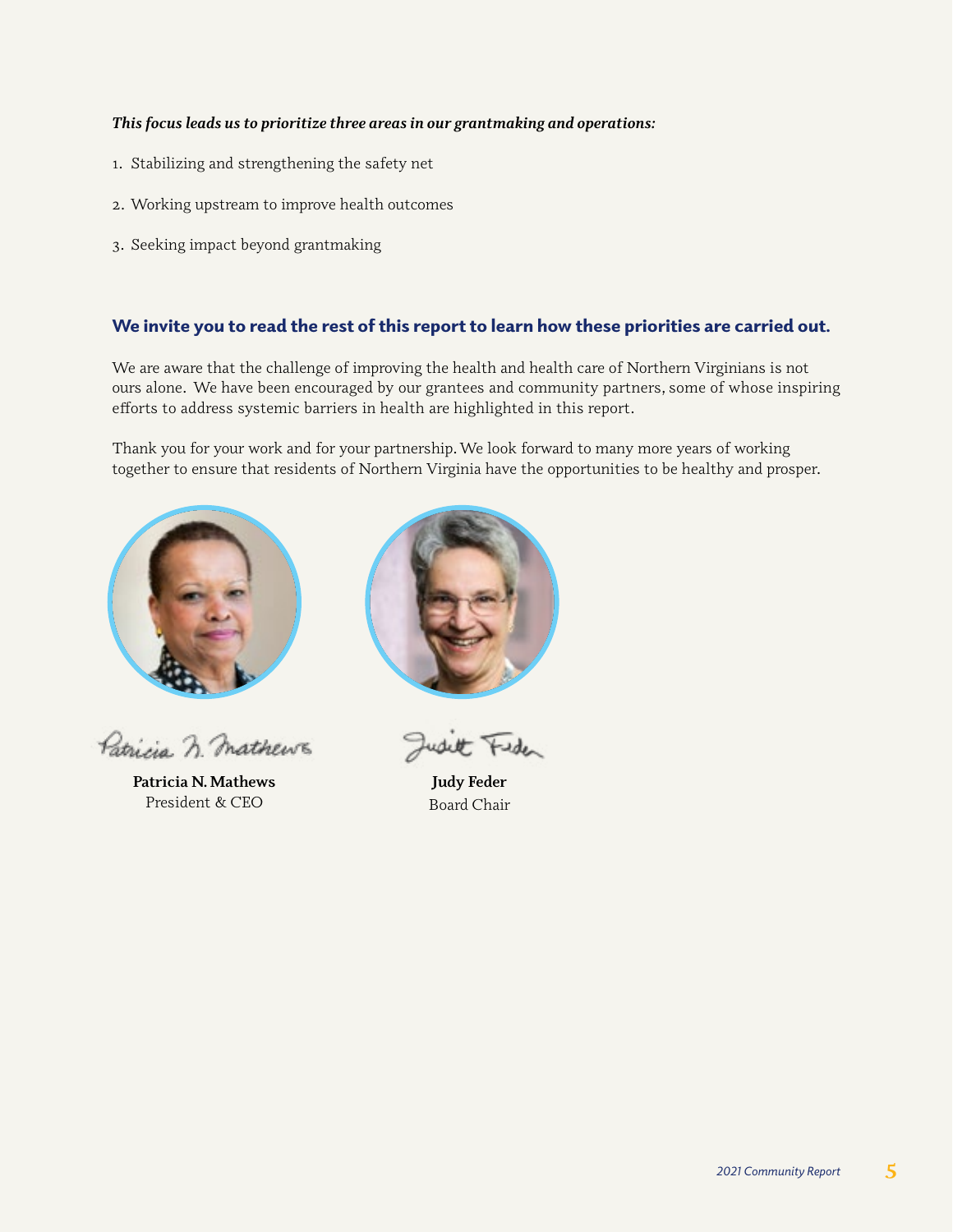# OUR GRANTMAKING

## **Stabilizing and strengthening the safety net**

From the earliest days, the Northern Virginia Health Foundation's North Star has been helping to stabilize and strengthen those organizations and programs that provide medical homes and needed services to tens of thousands of Northern Virginia residents.

The need for basic care remains pervasive and unrelenting, in part because Northern Virginia, while having some of the wealthiest counties in the nation, also has a large population of residents with low incomes, many of whom are on Medicaid or have no health insurance at all.

Yet, the primary care and oral health safety net in Northern Virginia is relatively small. To put this in context: Our region is roughly the size of the state of Rhode Island. We have eight primary care clinics that serve as medical homes, although some have multiple sites. By comparison, neighboring Montgomery County, Maryland, alone has at least 12.

Tens of thousands of our neighbors depend on health centers like the Greater Prince William Community Health Center and health programs like Northern Virginia Dental Clinic and NOVA ScriptsCentral for high-quality health services. The Foundation has supported these and other organizations for more than a decade and, as a result, they have expanded and grown to meet the changing needs of our region.

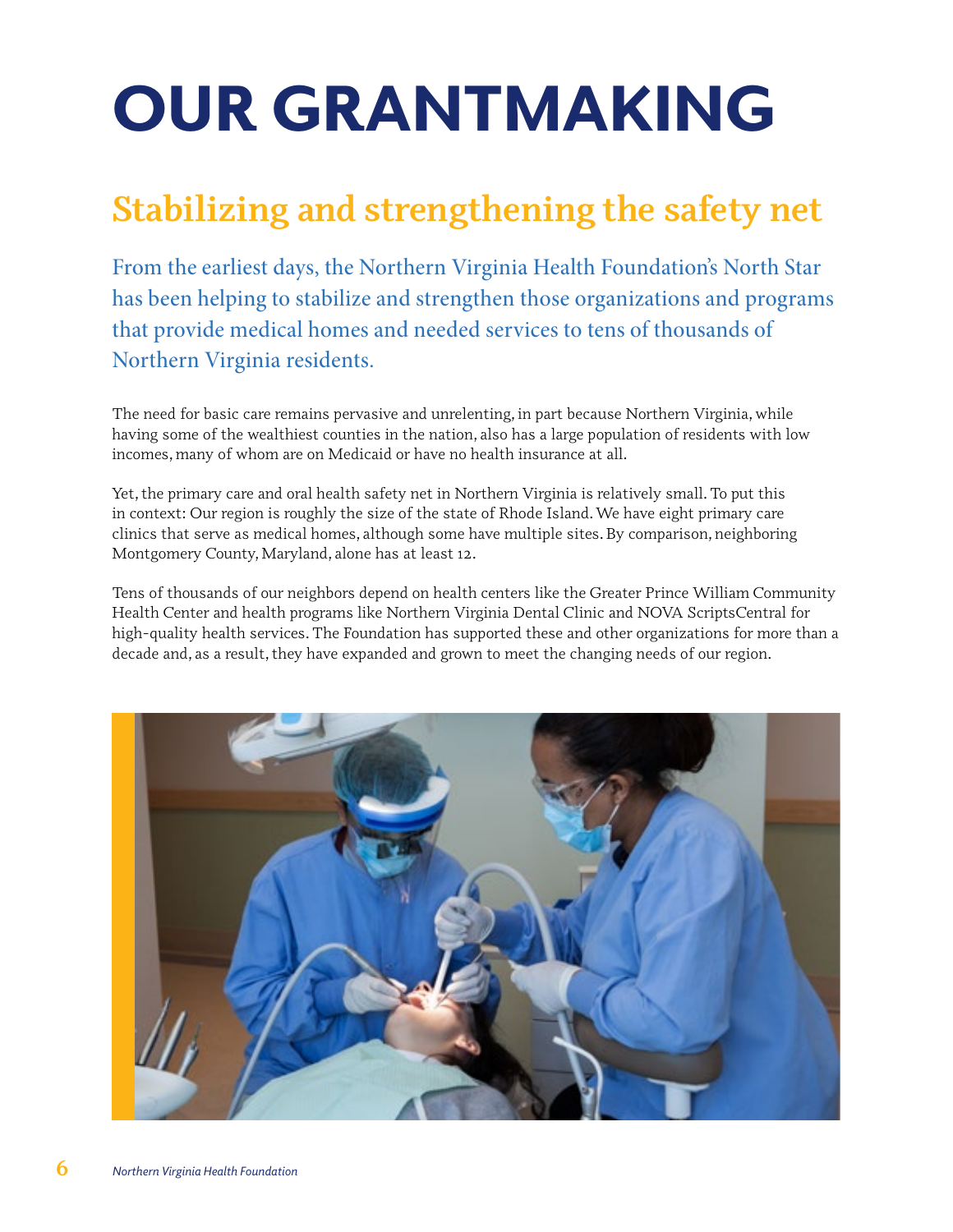#### Greater Prince William Community Health Center



For more than a decade, the Foundation has provided general operating support to the Greater Prince William Community Health Center. As one of three federally qualified health centers in Northern Virginia — the others being HealthWorks for Northern Virginia and Neighborhood Health — the GPW Health Center serves an important safety-net healthcare delivery role, particularly for Northern Virginia residents who are not able to access care because they lack transportation.

Many GPW Health Center patients live in parts of the county or surrounding cities where buses run infrequently. And some don't make enough money to cover the sometimes \$80 roundtrip price for an Uber or Lyft ride. That is why GPW Health Center launched a patient transportation van service.

Patients call to schedule a pick-up and drop-off to make it to their appointment. Prior to COVID-19, as many as 300 patients utilized GPW Health Center's van services each month, many of whom could have easily missed important primary care or dental care appointments. The van service is a lifeline that allows families to use money they would have spent on gas or public transportation to purchase necessities like food, housing, and clothing.

#### Northern Virginia Dental Clinic



#### Northern Virginia **Dental Clinic**

The Northern Virginia Dental Clinic (NVDC) has been able to faithfully serve our region for more than 25 years, regularly providing needed care to residents who are uninsured, live in extreme poverty, or who have never visited a dentist.

The need for NVDC's services has grown significantly since opening in 1994. By providing general operating funds, the Foundation has supported the clinic in its efforts to address this

demand in multiple ways, including opening state-of-the-art facilities in Fairfax and Loudoun counties; nearly quadrupling the number of patient visits from 3,100 in 1997 to 11,300 visits in 2017; offering more services: from diagnostics and restorative care and cleanings to all types of oral surgery, endodontics, biopsies, periodontics, and emergency care. Despite a reduction in the number of available volunteer dentists and hygienists, the NVDC remained open for emergencies during the pandemic. The clinic recognized that its clients were particularly impacted by COVID-19 and, for a time, rendered care free of charge.

#### NOVA ScriptsCentral



Since 2007, NOVA ScriptsCentral (NSC), with our support, has provided over \$56 million worth of free or low-cost medications to uninsured patients in the Northern Virginia area. Yet, NOVA ScriptsCentral also recognizes that many patients need additional information about their medications, along with insights into other factors that can contribute to improving their health.

That is why NSC has been taking health education on the road, to meet people where they are and provide them with information that is both meaningful and easy to understand. Before COVID-19, NOVA ScriptsCentral held free health education sessions, including several at public libraries, housing complexes, and food distribution centers in Northern Virginia, where they addressed topics like nutrition, stress management, and mental wellbeing. They found that sometimes people needed guidance on how to have a conversation with their healthcare provider because their doctor told them something that they didn't really understand until after the education session. Or perhaps they wanted advice on how to persuade a family member to make a change. These conversations are important. NOVA ScriptsCentral continues to see them as a way to help people improve their health, which is why they intend to resume these sessions once all pandemic restrictions are lifted.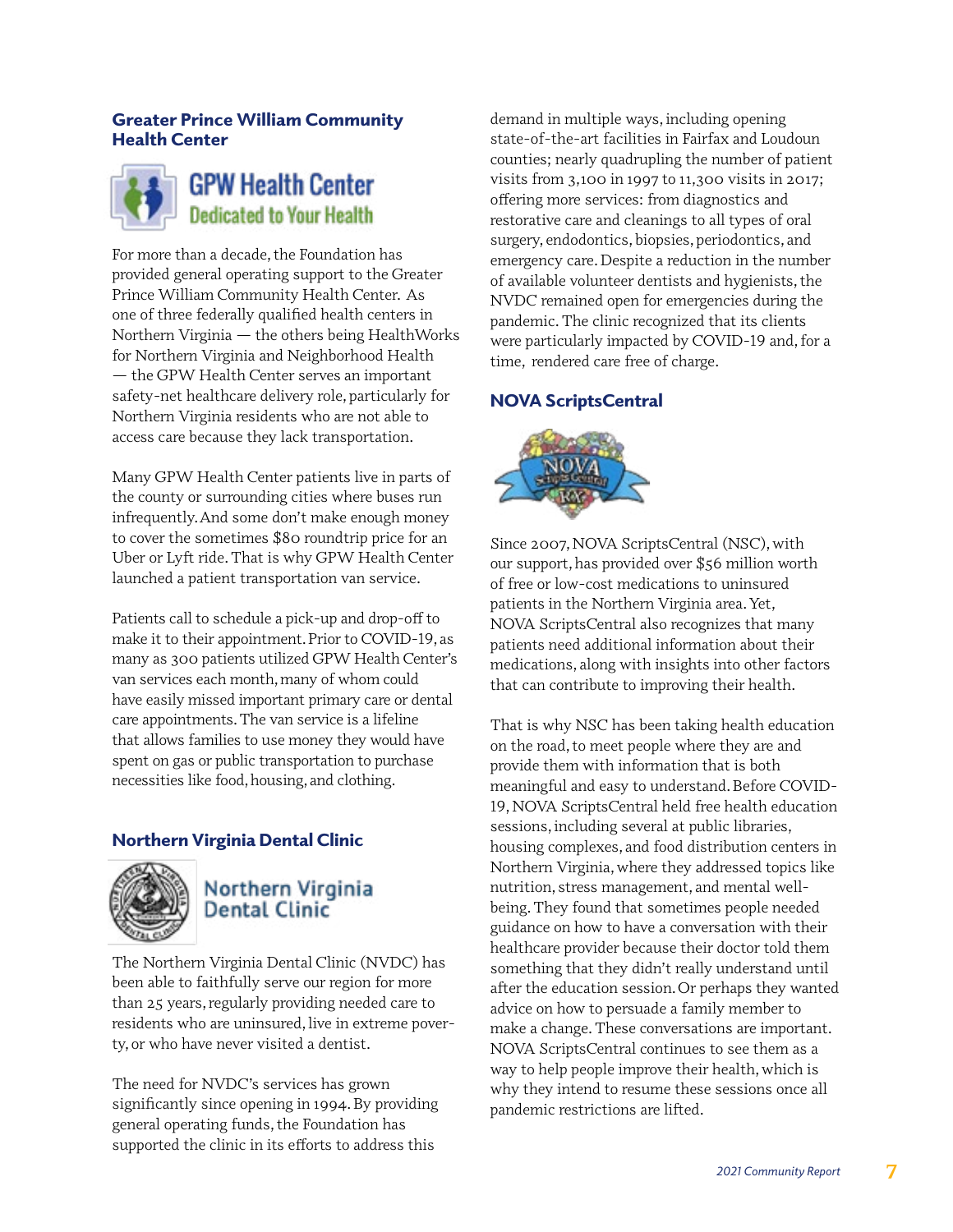## **Supporting upstream interventions**

One area in which we have focused our attention is in supporting collaboratives that bring together those working in non-profit organizations and in local governments to identify ways to improve health outcomes. Specifically, these groups are focused on aligning or changing systems that are creating health and racial inequities. We call this work "upstream interventions" — looking at the conditions that cause the inequities in the first place, rather than waiting to create more programs to address the problems.

Our upstream work ranges from addressing polices that affect food insecurity, to creating a "community of opportunity" along the Route One corridor, where significant health, racial, and economic inequities have existed for generations. We know that efforts such as these do not change systems overnight. But starting to make those changes is the only way that systems will change.

#### *Here are three examples of upstream work we support:*

#### Arcadia Foods



Arcadia's work is instrumental in calling out needs and shortcomings in the region's food system and has helped lead to policy changes. They recognized that outdated ordinances in Fairfax County restricted churches and some service organizations from planting community gardens, and also limited farmers markets to only selling produce and living plants. The Foundation's support helped Arcadia — in partnership with the Fairfax County Department of Planning and Zoning and the Fairfax Food Council — modernize the zoning code and make Fairfax County "healthy-food-friendly." As a result of these changes, farmers markets can now sell a broader selection of goods (e.g., from meats to jellies and jams to soaps and dried flowers) and siting is now easier for both farmers markets and community gardens in the county.

#### Arlington Free Clinic



Arlington Free Clinic, Arlington County Public Health Department, Virginia Hospital Center and Virginia Hospital Center Pediatrics (formerly Arlington Pediatric Center) collaborated to develop a tool to screen their patients for the social determinants of health, with Arlington Free Clinic serving as the grantee for this effort. Prior to the pandemic, all of the partners found that issues of food insecurity, housing, and transportation were common concerns among their patients. The pandemic exacerbated those concerns and a new issue also emerged – digital access. In 2019, with the data they collected, the collaborative was successful in advocating for Arlington County to direct additional resources to address food insecurity in the community. Collaborative members plan to do similar advocacy in the coming months on the issues of transportation, housing, and digital equity. Arlington Free Clinic, along with other collaborative members, also plan to work with the County's Chief Race and Equity Officer to ensure that community residents are included in developing both short- and long-term solutions to identified needs.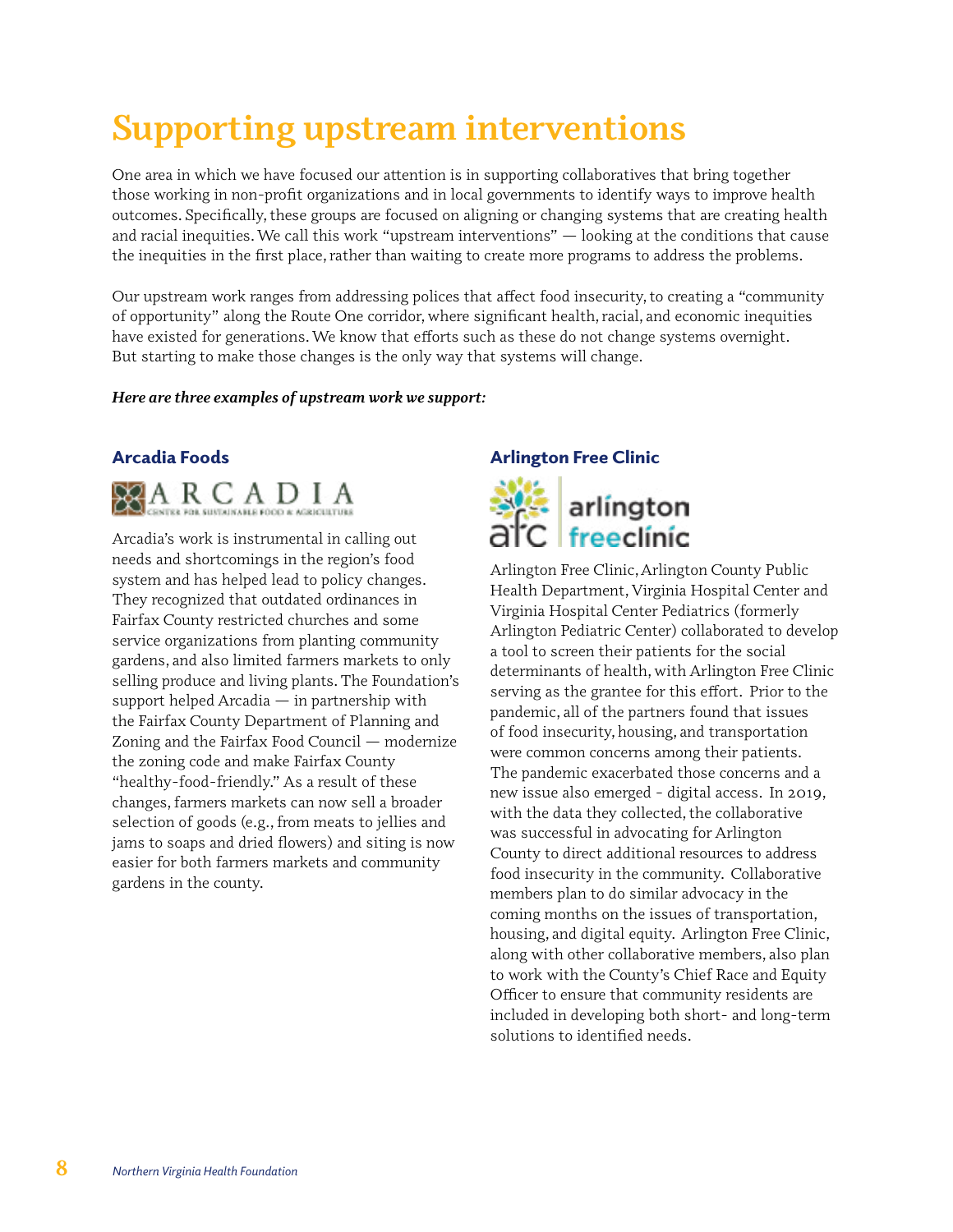#### United Community



United Community serves as the hub for a collaborative comprised of a number of community organizations that are pushing for changes along a portion of the Route One corridor (Richmond Highway) that runs through Fairfax County. Aided by community residents, the collaborative did an assessment of community assets and challenges,

and is focusing its attention on social problems that community members are facing, among them unstable housing, food insecurity, lack of transportation, and inadequate access to child care. With Foundation support and with United Community providing staffing, the "Communities of Opportunity" initiative was started in 2019. As part of this multi-phase process, community members sit on a steering committee along with Fairfax County officials and nonprofit stakeholders in the area. Together, they identify pressing community issues, and have begun to find ways to address them.

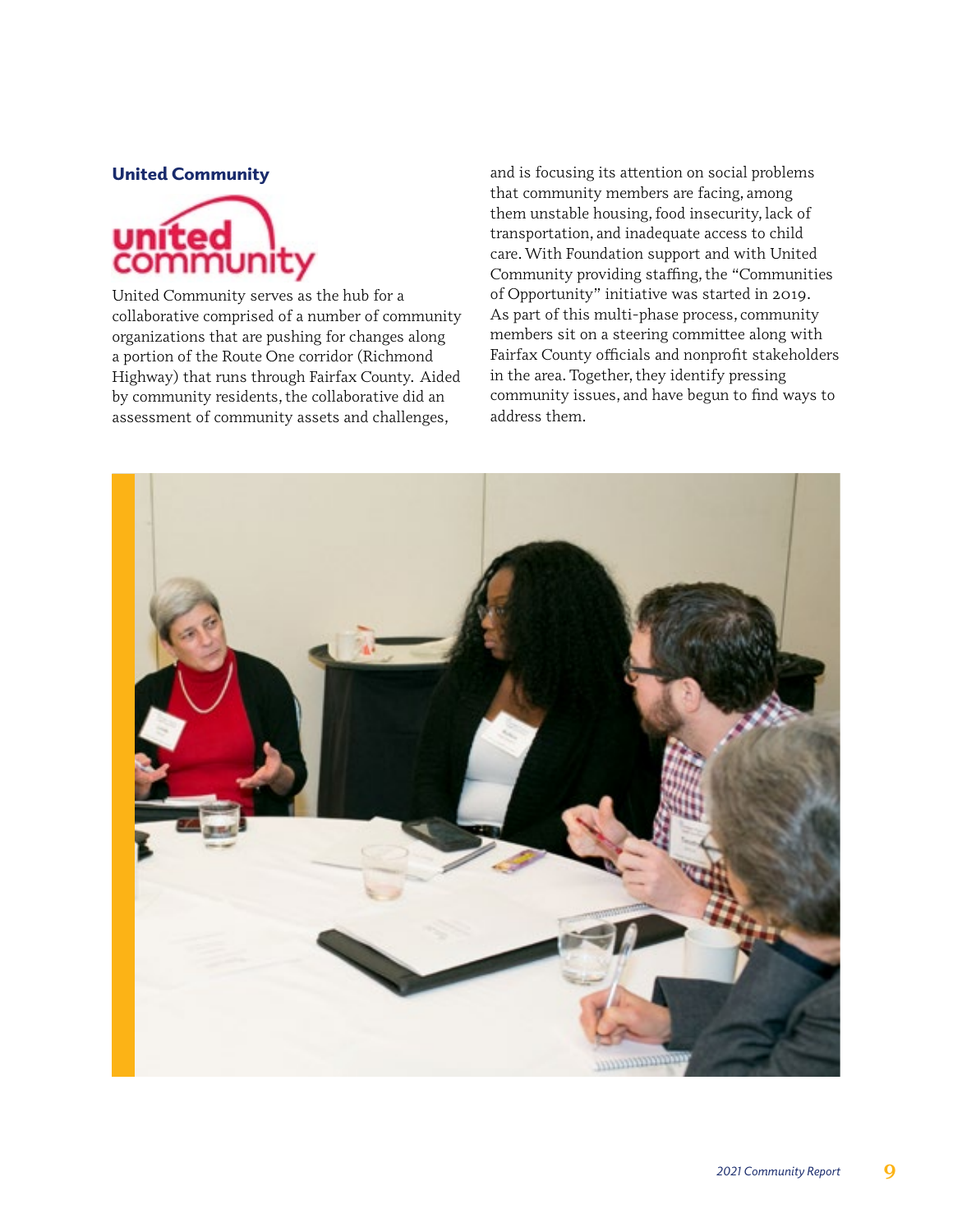## SEEKING IMPACT BEYOND GRANTMAKING

Over the past 16 years, we have spent significant time in work we call "beyond grantmaking" — developing relationships with local government and community stakeholders, participating in their meetings, convening others, acting as neutral brokers. And we continue to be committed to working with our region's health officers, non-profits, and other community stakeholders to identify ways to work collaboratively across jurisdictions.

*Our beyond grantmaking work comprises three important actions, each of which has helped make significant inroads toward developing solutions to our region's pressing health problems:* 

- **Commissioning research**
- Engaging in community-based partnerships
- Convening regional leaders and community members

We do this work because we view ourselves as a strategic partner, not simply a funding source. We know that if we were to spend our entire portfolio in one year, we could never achieve the changes in systems that are needed to eliminate health, racial, and economic inequities.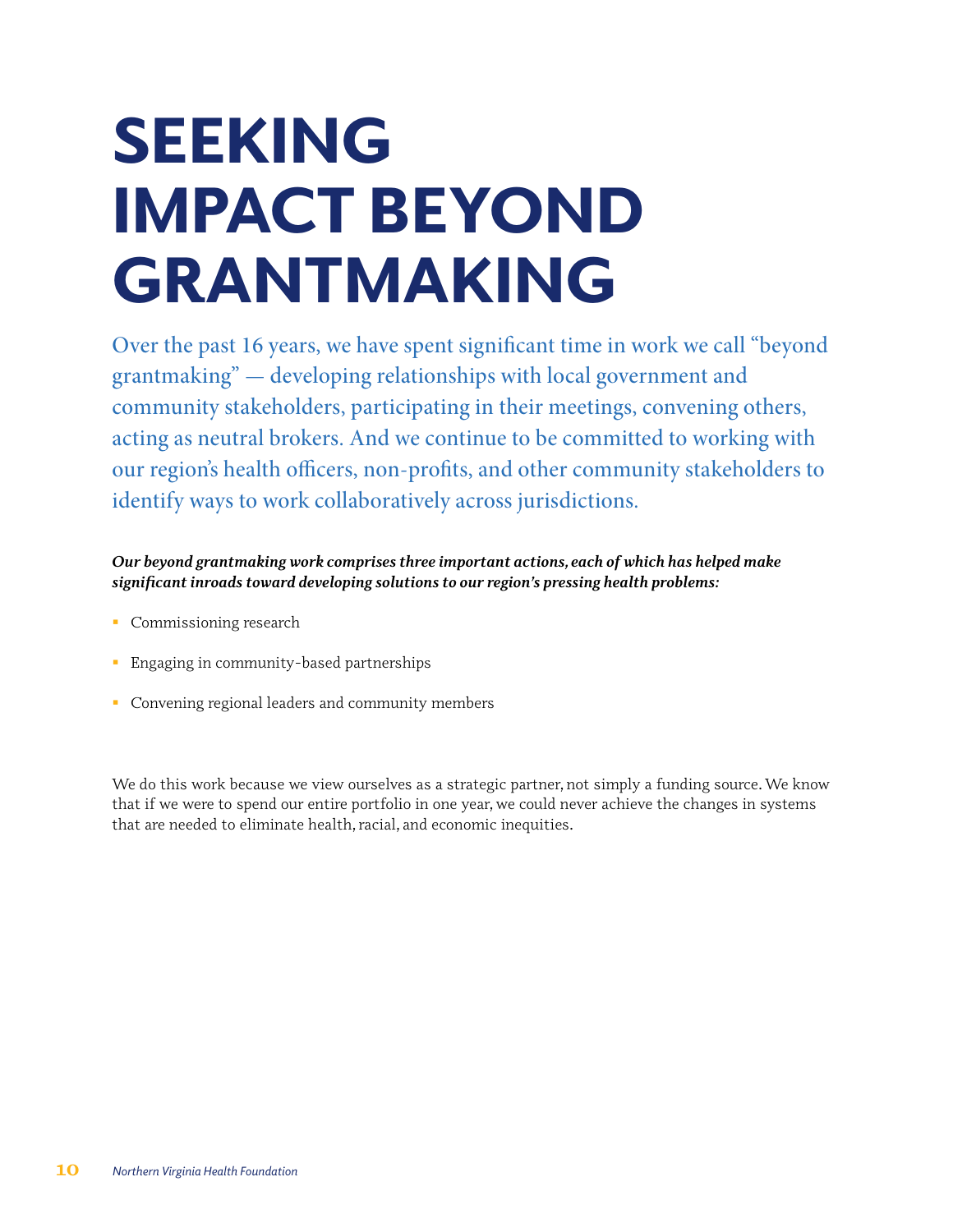## **Commissioning research**

Beyond our core grantmaking, we funded key research on the health needs and other inequities in the region and, for the first time, looked at these issues at the census tract level. These data were groundbreaking for our region because they helped local governments and community stakeholders to more clearly pinpoint areas of need and begin to refocus programs, policies and resources to address those needs.

That was what happened in 2020, when U.S. Senator Mark Warner (D-VA) convened a meeting to talk about the challenges and health inequities of Northern Virginia. About three-quarters of those in attendance represented our grantees. The loud and clear consensus in that meeting was that data at the ZIP code level too often masked the inequities present in those ZIP codes, and that data at the census tract level was essential to understanding the issues being faced by those who live in our region.

We also saw data driving action again after we released *[Oral Health in Northern Virginia:](https://novahealthfdn.org/resources/2020-northern-virginia-health-foundation-report-on-region-s-oral-health)  [A Decade Later](https://novahealthfdn.org/resources/2020-northern-virginia-health-foundation-report-on-region-s-oral-health),* the follow-up to the region's first-ever oral health survey, which the Foundation released in 2011. *A Decade Later* examined the difficulties that many people with low incomes face getting oral health care in Northern Virginia. Thanks to the tireless work of Virginia Health Catalyst, a strategic partner of the Foundation, along with data from our oral health report and other data from throughout the Commonwealth, the Virginia General Assembly approved a dental benefit for adult Medicaid enrollees, a significant victory that will improve oral health for thousands of residents in our region.





#### Uncovering inequity in Northern Virginia: A closer look at the research

Since 2016, the Foundation has partnered with the Center on Society and Health at Virginia Commonwealth University to release publications that provide census tract views of health throughout Northern Virginia. These reports highlighted stark inequities in the region, explored the historical context behind them, and armed local governments and nonprofits with information to make stronger cases for needed programs and support.

- In 2021, *[Deeply Rooted: History's Lesson for Equity in Northern Virginia](https://novahealthfdn.org/resources/deeply-rooted-report)*, chronicled Black experiences in Northern Virginia over the past 400 years and explored the historical roots of the region's "islands of disadvantage".
- In 2019, the issue brief *[Measuring Opportunity](https://novahealthfdn.org/resources/mapping-opportunity-in-northern-virginia)* unveiled the Healthy Places Index, a single measure for community health that helps outline the impact that social and environmental factors have on health and well-being.
- In 2017, *[Getting Ahead: The Uneven Opportunity Landscape in Northern Virginia](https://novahealthfdn.org/resources/getting-ahead-the-uneven-opportunity-landscape-in-northern-virginia)* revealed 15 "islands of disadvantage," where people face multiple, serious challenges, and are interspersed among some of the region's wealthiest communities.
- *[A Study in Contrasts: Why Life Expectancy Varies in Northern Virginia](https://novahealthfdn.org/resources/a-study-in-contrasts-why-life-expectancy-varies-in-northern-virginia)* was released in 2016 as a first-of-its-kind-report. It found that babies born a 30-minute drive apart in Northern Virginia face as much as a 13-year difference in average life expectancy because of their race, income, education, and other factors. An interactive mapping tool released alongside the report continues to provide decisionmakers with the ability to see differences in health in a way they never have before.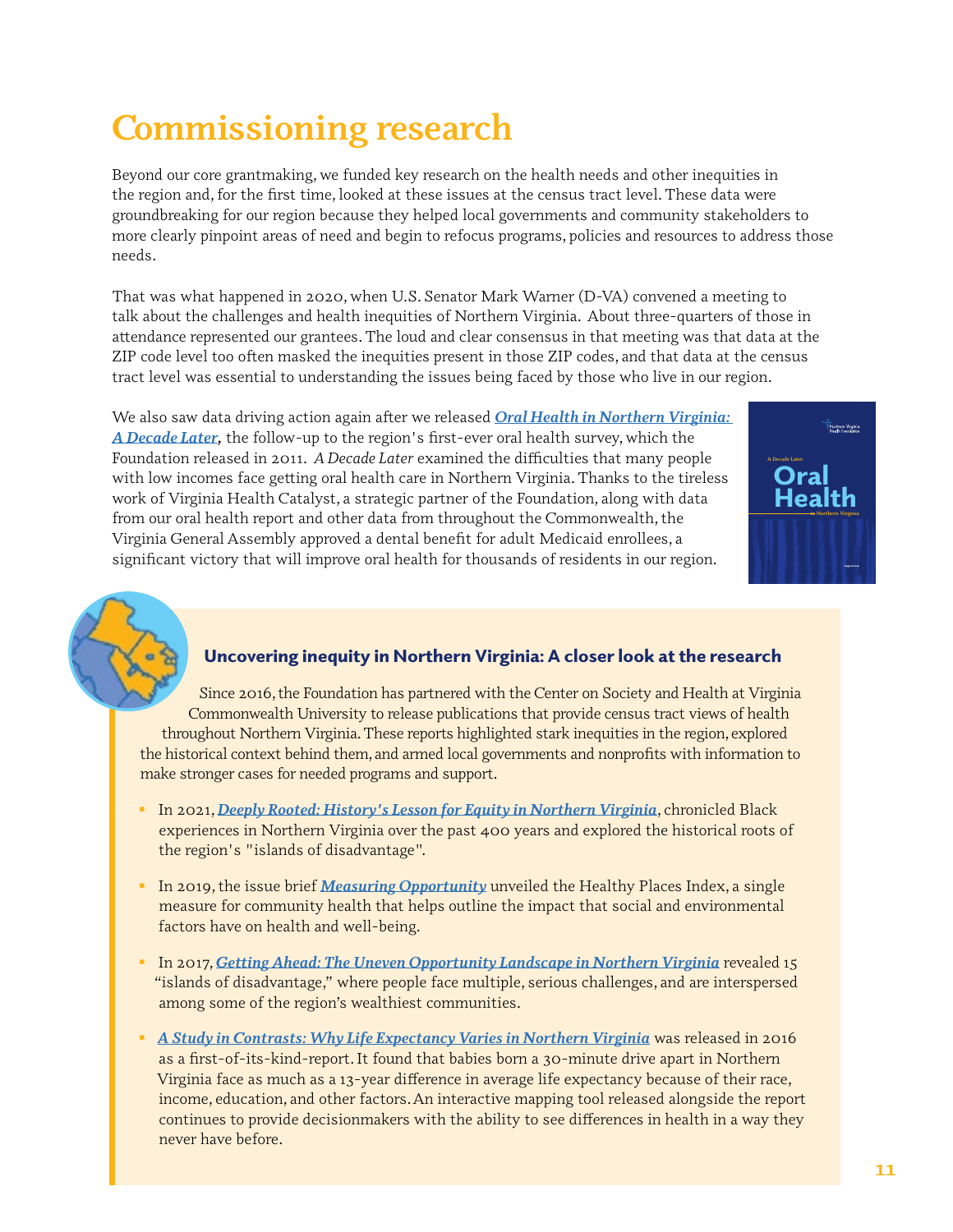## **Engaging in community-based partnerships**

Across the region, Foundation staff participate in many community-based partnerships — coalitions of citizens working together on important health priorities in their communities, such as health equity, oral health, childhood obesity, and suicide prevention.

Some of those community-based partnerships have spurred considerable conversation and action toward making Northern Virginia healthier, and importantly, more equitable. Here are a select few:

#### ONE FAIRFAX



In 2017, Fairfax County passed One Fairfax, a policy approved by the County's Board of Supervisors and the Fairfax County Public Schools' Board, that commits the county and schools to intentionally consider equity when making policies or delivering programs and services. Since the policy was adopted, NVHF President and CEO Patricia Mathews was invited to serve on a committee to explore ways in which to engage community stakeholders in this work. In mid-2020, Foundation staff were invited by Fairfax County Board Chairman Jeff McKay to join the

Chairman's Task Force on Equity and Opportunity, a cross-sector partnership that explored issues of community health and wellness, cradle-tocareer success, community safety and justice, and equitable communities. The task force delivered a set of recommendations to the County Board of Supervisors for engaging on issues of race in Fairfax. The work to achieve One Fairfax is still ongoing, and we are encouraged by the intentional effort to shape opportunity throughout the county so that everyone can be healthy and prosper.

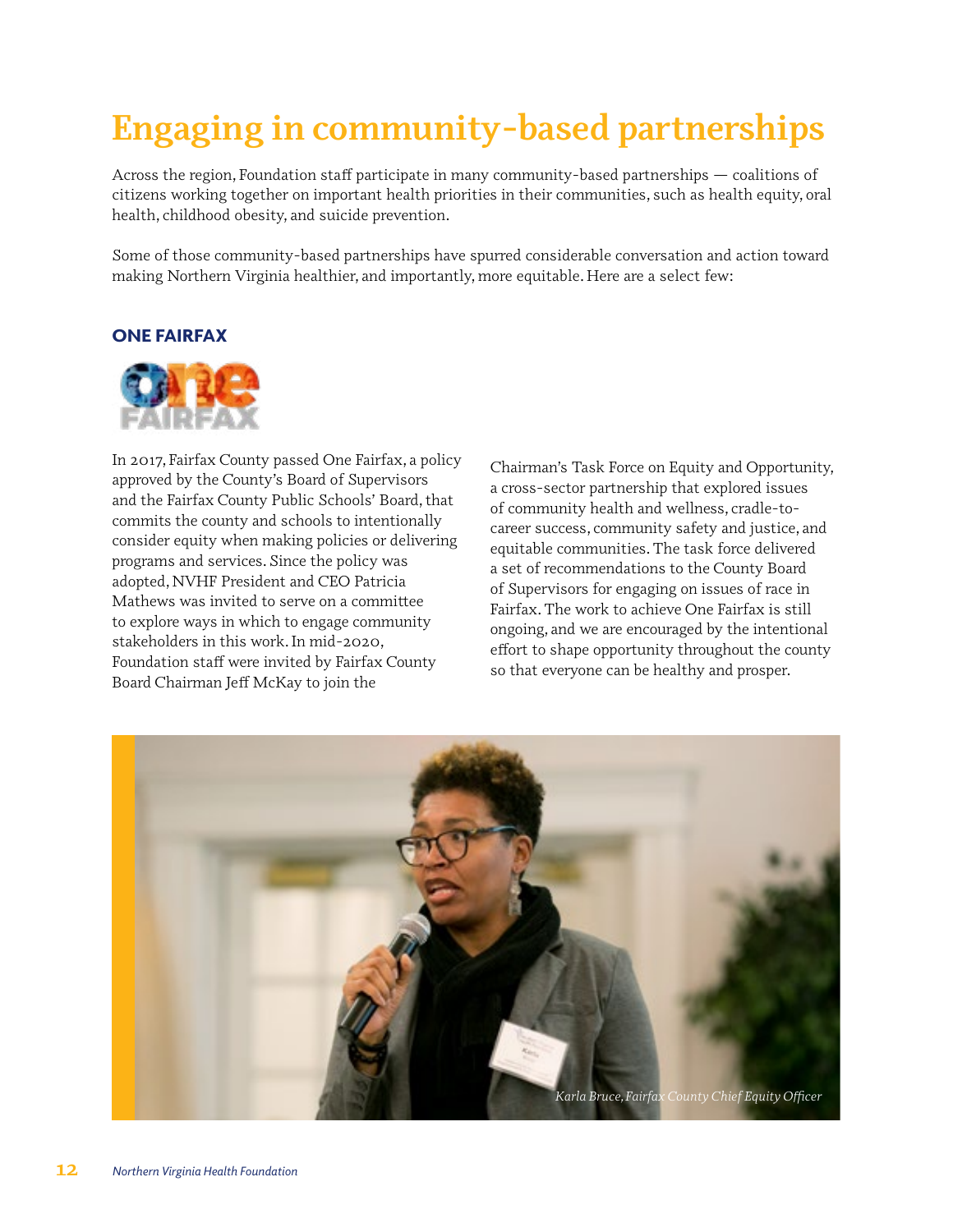#### DESTINATION 2027



Destination 2027 began as a steering committee convened by the Arlington County Public Health Department to evaluate the community's health status and develop recommendations to improve the health and well-being of those who live, work, and play in the county. The release of the Foundation's report, *Getting Ahead: The Uneven Opportunity Landscape in Northern Virginia*, helped to focus the committee's work on educating community leaders and decisionmakers about health disparities in Arlington, where life expectancy can vary by much as 10 years. In 2019, the committee released *[A Decade of Difference](https://arlingtonva.s3.amazonaws.com/wp-content/uploads/sites/25/2019/04/A-Decade-of-Difference-D2027-Report.pdf)*, an action plan for achieving health equity in the county. Destination 2027 was instrumental in successfully advocating for the County's adoption of an equity resolution. That report is helping drive Arlington leaders to apply equity considerations in decision making across all sectors. In 2021, the committee co-chairs have met with members and staff of a number of Arlington's Boards and Commissions, and with members of the County Board to encourage them to acknowledge disparities and address issues of equity throughout county government. Since its inception, Destination 2027 has been co-chaired by former NVHF program officer Tricia Rodgers.

#### SUICIDE PREVENTION ALLIANCE OF NORTHERN VIRGINIA



The Suicide Prevention Alliance of Northern Virginia (SPAN) is a regional collaboration of public and private organizations committed to raising awareness of suicide and the resources available to prevent it. While many people associate suicide with teenagers and young adults, SPAN has worked to raise awareness of suicide among older adults. With support from the Foundation, SPAN hosted workshops focused on restoring hope to older adults struggling with suicide and depression. During the pandemic, SPAN hosted a virtual event, bringing together some of the region's top mental health experts to share practical strategies to build resilience and strengthen emotional well-being at a time when many older adults lived in constant isolation. Tricia Rodgers, retired NVHF program officer, served on SPAN's Leadership Council.

Foundation staff also participate in the Northern Virginia Regional Oral Health Alliance, Alexandria Public Health Advisory Committee, the Arlington Partnership for Children, Youth, and Families Foundation, the Partnership for a Healthier Alexandria, and many other community coalitions.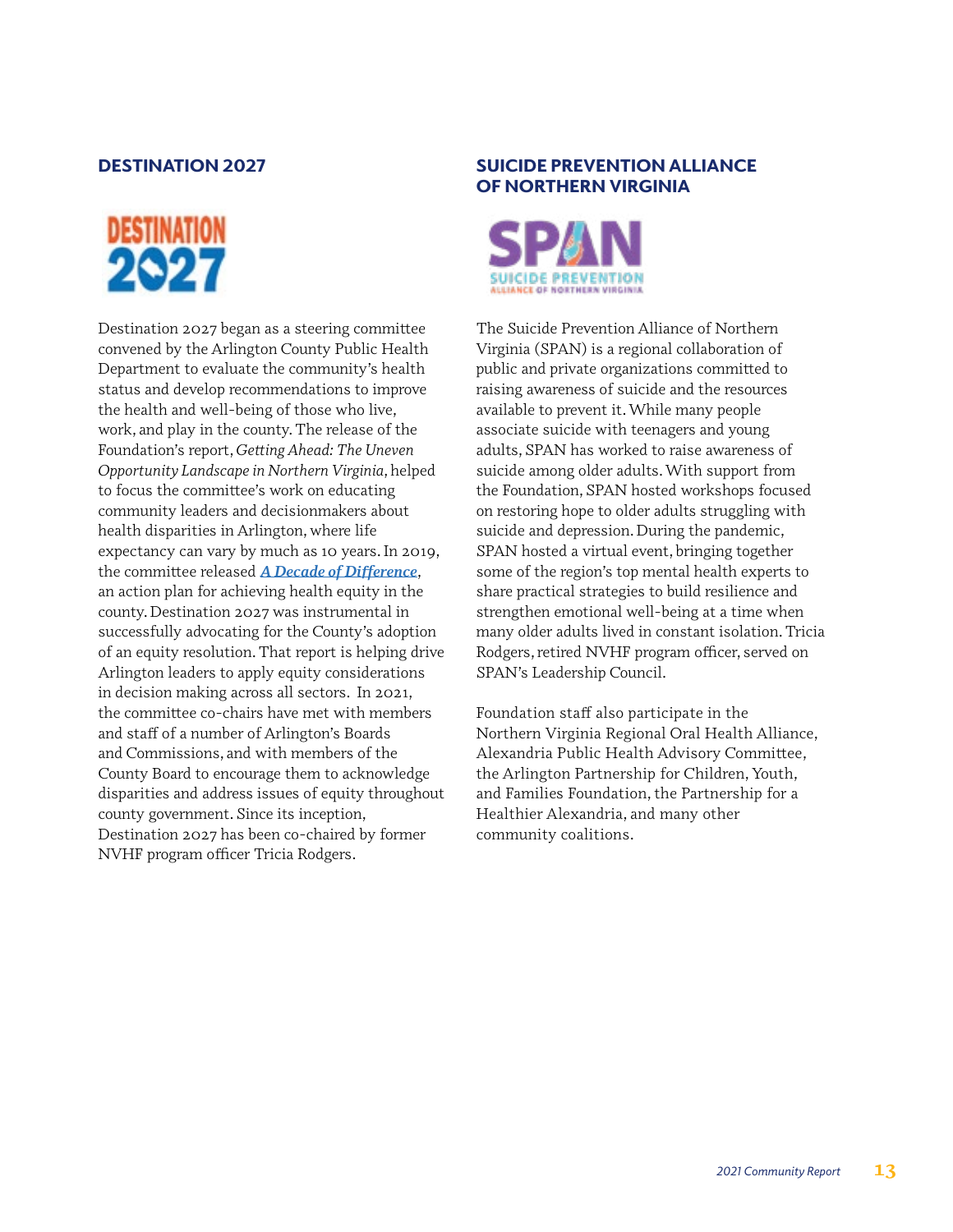### **Convening regional leaders and community members**

The Foundation has always valued the importance of using our ability to convene key communities of interest throughout Northern Virginia. In recent years, we've held convenings, health summits and sponsored workshops that bring together community members, regional leaders, and direct service providers.

We've watched as these convenings provide opportunity for engaged learning and candid conversation  $$ and we've been inspired by the new insights, skills, and partnerships that have developed from them.

The Northern Virginia Community Health Summit convened more than 150 regional leaders from various sectors including health, education, and transportation. We unveiled our report and interactive mapping tool that illuminated challenges at the census tract level and opportunities to chart pathways to a healthier, stronger Northern Virginia for all. We were honored with remarks by Virginia Commonwealth University researcher and report author Steven Woolf, MD, MPH, and William Hazel, Jr., MD, former Secretary of Health and Human Resources of the Commonwealth of Virginia.

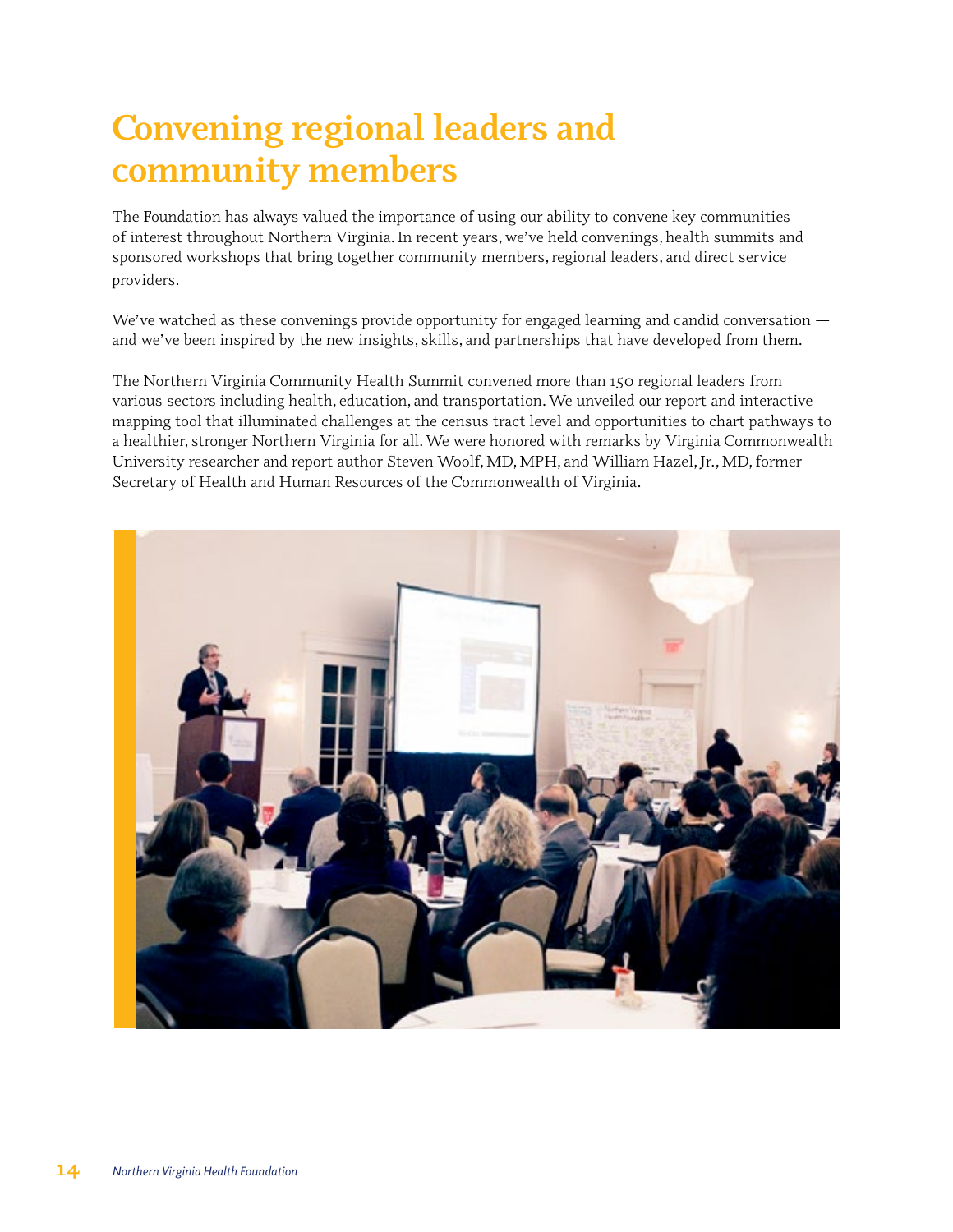Our two SignUpNow workshops underscored our vision to "build the capacity of the Northern Virginia community to be and stay healthy." These workshops taught service providers in Northern Virginia how to help residents and their family members sign up for Virginia's recently expanded Medicaid insurance program.

Over the years, we have held several lunch-and learn sessions. Of particular note was one focused on building community resilience that brought together more than 80 of the region's community leaders, including providers and mental health service specialists. During the session, Allison Sampson-Jackson, PhD, LCSW, founder and CEO of Integration Solutions, and some of the region's leading trauma experts (pictured below) discussed what can be done to reverse the effects of trauma in Northern Virginia.

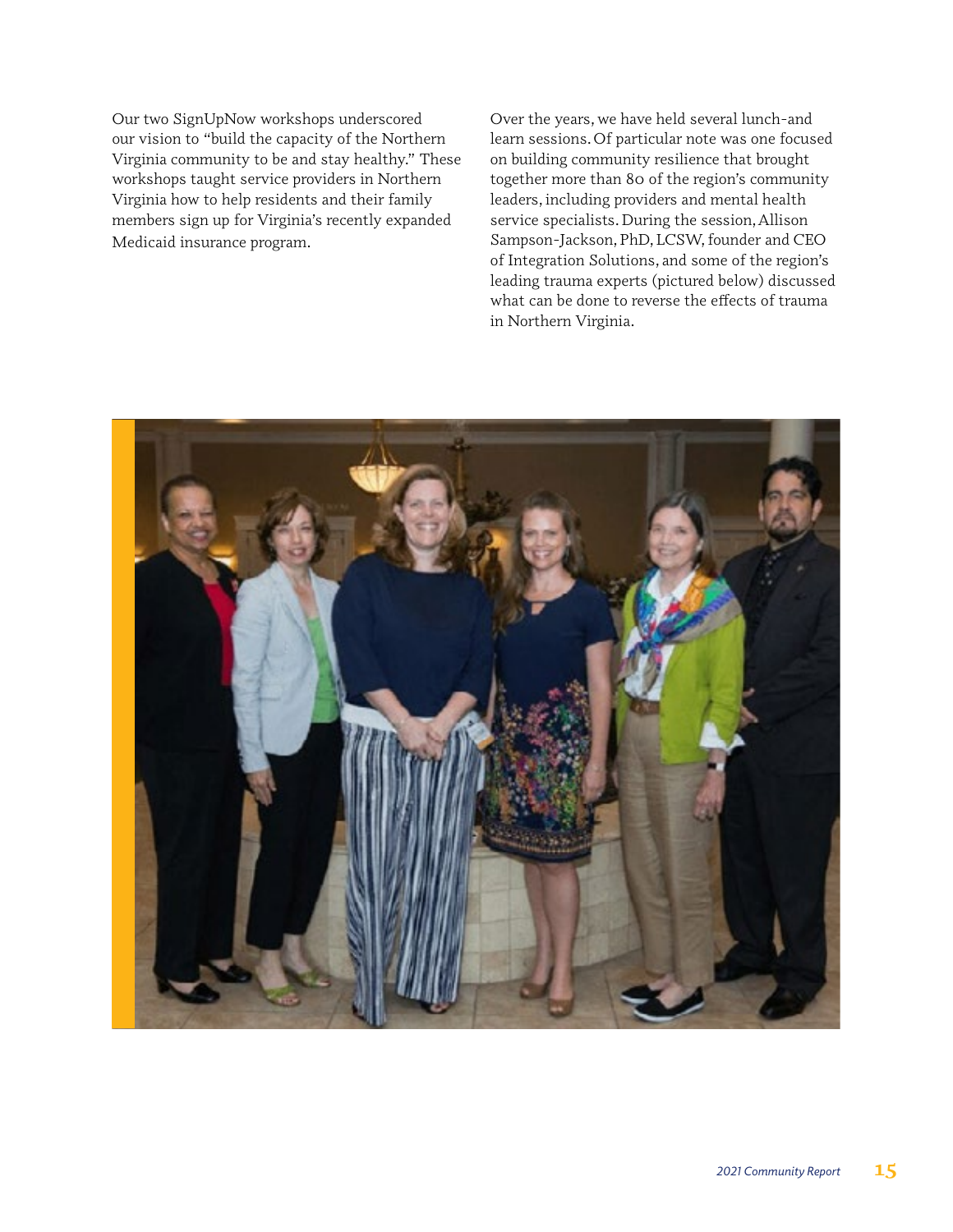## OUR COVID-19 RESPONSE

As COVID-19 affected our region, we recognized that the communities we prioritize were the same communities being hardest hit by the pandemic. We focused our response efforts on three specific areas  $-$  helping the region's decisionmakers create equitable emergency plans; responding to the changing needs of our grantees; and providing key information to help service providers understand the complexity of securing reimbursement for telehealth.

#### Unveiling a plan for equitable emergency responses

As was the case across the United States, people of color and low-income families in Northern Virginia faced the greatest risks from COVID-19. Key research we commissioned through Virginia Commonwealth University (VCU) showed us that a large number of patients who would require admission to Northern Virginia hospitals, occupy ICU beds, and who could potentially die from COVID-19 were likely to be people from [Northern Virginia's](https://novahealthfdn.org/news-disadvantage-nova/)  ["islands of disadvantage"](https://novahealthfdn.org/news-disadvantage-nova/). To help the region's decisionmakers better prioritize the needs of these communities in their COVID-19 response plans, we released *[The COVID-19 Pandemic](https://novahealthfdn.org/resources/the-covid-19-pandemic-in-northern-virginia-a-plan-for-marginalized-communities)  [in Northern Virginia: A Plan for Marginalized](https://novahealthfdn.org/resources/the-covid-19-pandemic-in-northern-virginia-a-plan-for-marginalized-communities)  [Communities](https://novahealthfdn.org/resources/the-covid-19-pandemic-in-northern-virginia-a-plan-for-marginalized-communities)*. This issue brief, prepared by VCU's Steven Woolf, MD, MPH, outlined key equity considerations for policymakers and highlights examples of potentially effective local strategies to help marginalized communities amid the COVID-19 pandemic.

#### Responding to disruptions in grantees' operations

Our grantees were deeply impacted by COVID-19. Many had to adjust their operations to ensure both staff and patient safety. Telehealth became an important way to deliver care, requiring staff and patients to become comfortable with the technology.

In response, we became more flexible regarding grant objectives, activities, reporting, and timelines, offering many grantees the opportunity to reorient their funds to better respond to the pandemic and to their continuously changing circumstances.

#### Helping medical professionals understand the complexities of telehealth

Telehealth services surfaced as an indispensable means of providing care to patients during the COVID-19 pandemic. After the Centers for Medicare & Medicaid Services took measures to make it easier for low-income residents to receive primary, behavioral, and oral health care through telehealth services, the Foundation hosted multiple webinars to help medical billing staff throughout Northern Virginia understand the complexities of telehealth. We invited healthcare consultants from Rosen, Sapperstein and Friedlander to give technical assistance presentations on various topics including the services that medical providers could perform and receive reimbursement for through telehealth; new guidelines and code descriptors for evaluation and management services; and strategies for remaining HIPAA-compliant during the COVID-19 pandemic.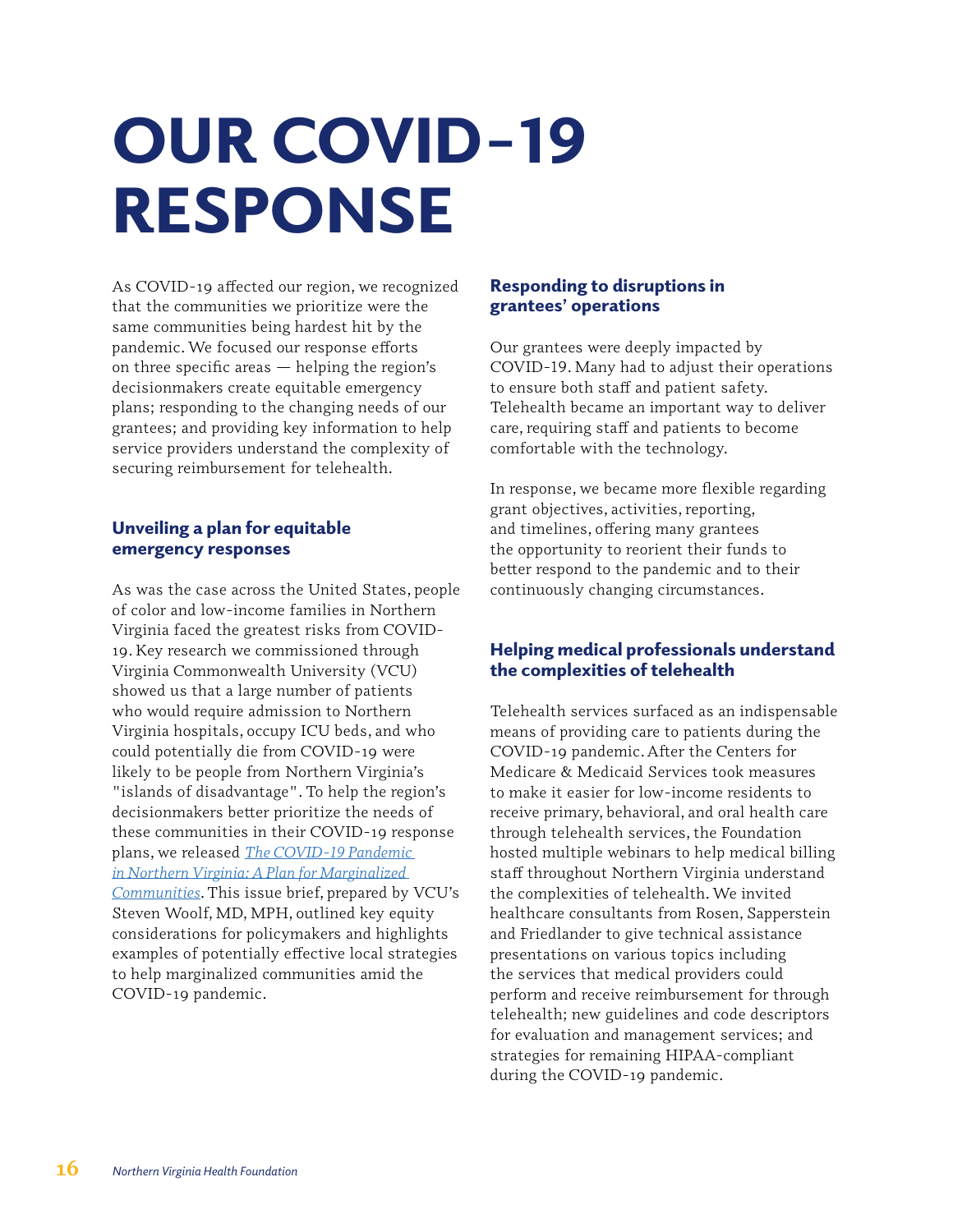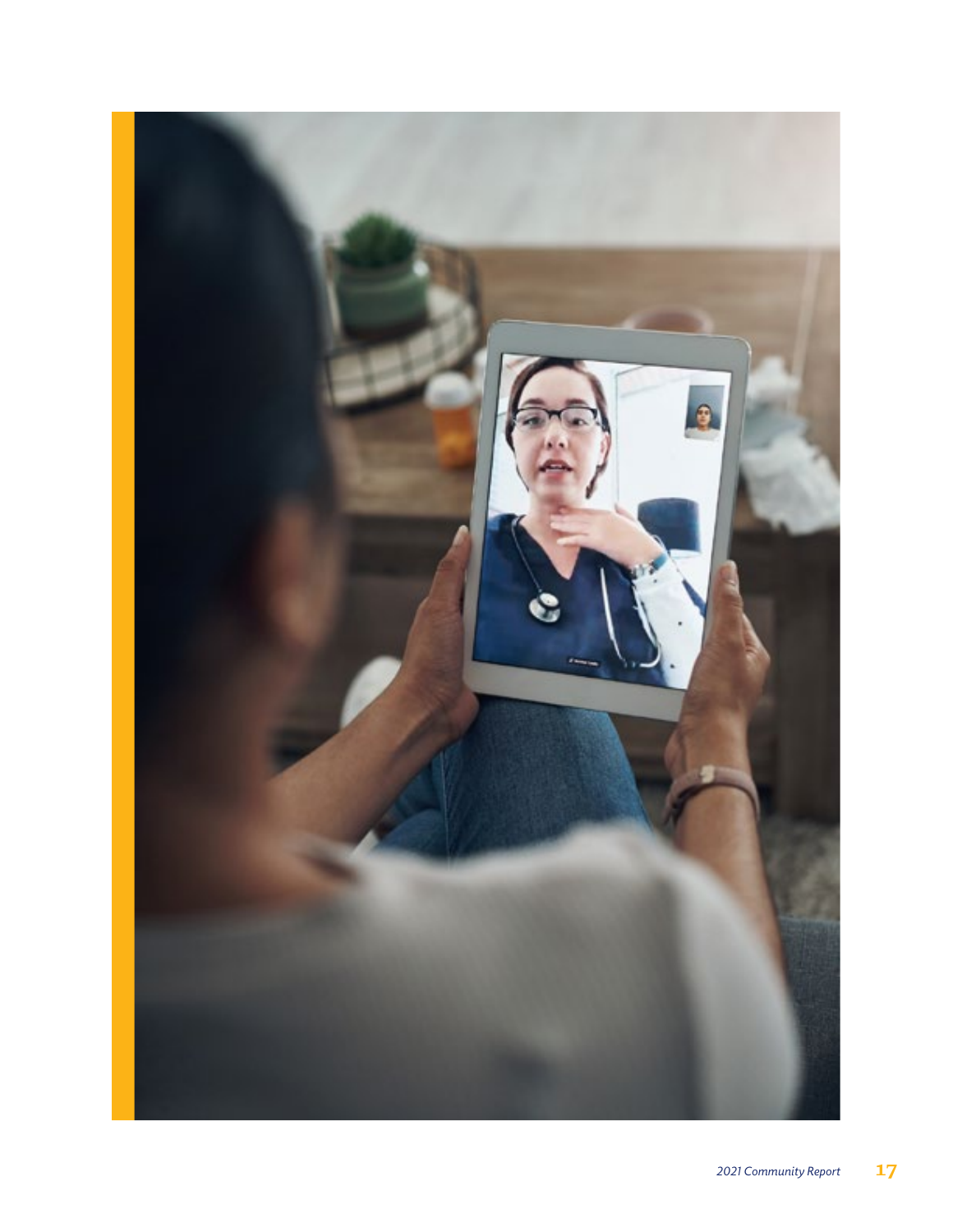# LOOKING FORWARD

In years to come, expect our investments of time and resources to continue in the areas that are key to our work: stabilizing and strengthening the safety net; working upstream to improve health outcomes and; seeking impact beyond grantmaking.

It is clear that the pandemic has exacerbated the inequities that already existed  $-$  and it will take time to not only achieve a recovery, but to eliminate the disparities that have been present for many, many years.

We see our role in Northern Virginia even more important than it was 16 years ago.

It will be critical to continue to elevate the importance of health, racial, economic and social factors that impact daily life for our region's residents — particularly those most in need.

And most of all, we will continue to stay true to our mission — to improve the health and health care of the residents of Northern Virginia, with a particular emphasis on low-income, uninsured, and underinsured residents.

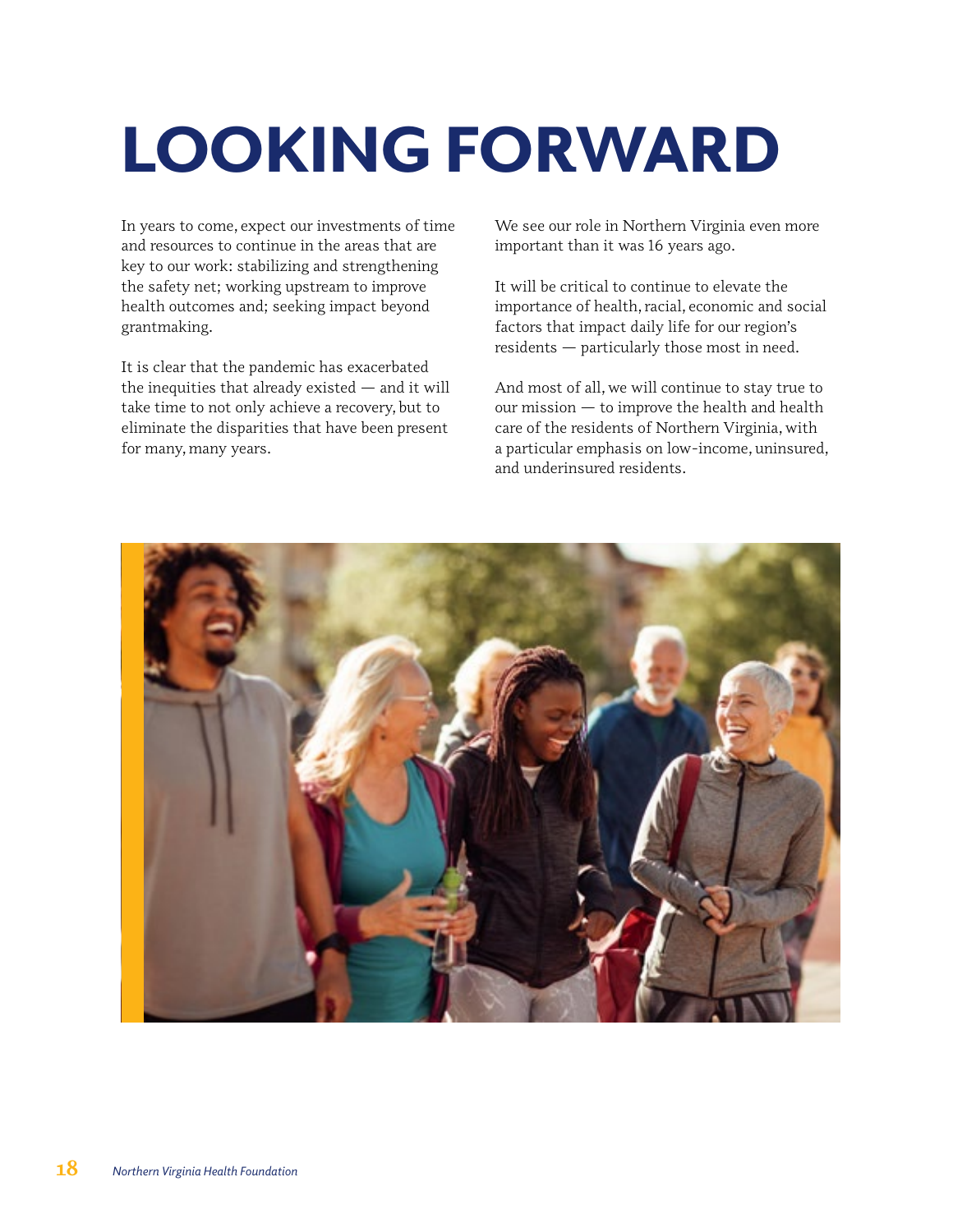## GRANTS

| <b>ORGANIZATION</b>                                                                                                                         | <b>TOTAL AMOUNT</b> | <b>YEARS FUNDED</b> |
|---------------------------------------------------------------------------------------------------------------------------------------------|---------------------|---------------------|
| Arcadia Food, Inc.                                                                                                                          | \$428,000           | 2015-2019, 2021     |
| Arlington Free Clinic                                                                                                                       | \$3,328,350         | 2007-2021           |
| Bailey's Crossroads Health Access Partnership                                                                                               | \$102,300           | 2007, 2008          |
| Campagna Center                                                                                                                             | \$30,000            | 2018                |
| Consumer Health Foundation (acting as fiscal agent<br>for Regional Primary Care Coalition & Northern<br>Virginia Health Services Coalition) | \$390,000           | 2007-2017, 2020     |
| Cornerstones                                                                                                                                | \$85,000            | 2015, 2016, 2021    |
| Ethiopian Community Development Council                                                                                                     | \$98,500            | 2008                |
| George Mason University Foundation                                                                                                          | \$340,000           | 2018-2020           |
| Greater Prince William Health Center<br>(formerly Greater Prince William Community Health<br>Center)                                        | \$1,598,400         | 2007-2021           |
| Greater Washington Community Foundation<br>(to support Greater Washington Workforce<br>Development Collaborative)                           | \$395,000           | 2007-2021           |
| Health Systems Agency of Northern Virginia                                                                                                  | \$25,000            | 2007                |
| HealthWorks for Northern Virginia                                                                                                           | \$1,504,688         | 2007-2021           |
| Jeanie Schmidt Free Clinic (formerly Herndon Free<br>Clinic)                                                                                | \$470,357           | 2007-2012           |
| Loudoun Community Health Center (renamed<br>HealthWorks for Northern Virginia in 2012)                                                      | \$588,326           | 2007-2012           |
| Loudoun Hunger Relief (formerly Loudoun Interfaith<br>Relief)                                                                               | \$85,000            | 2015, 2016          |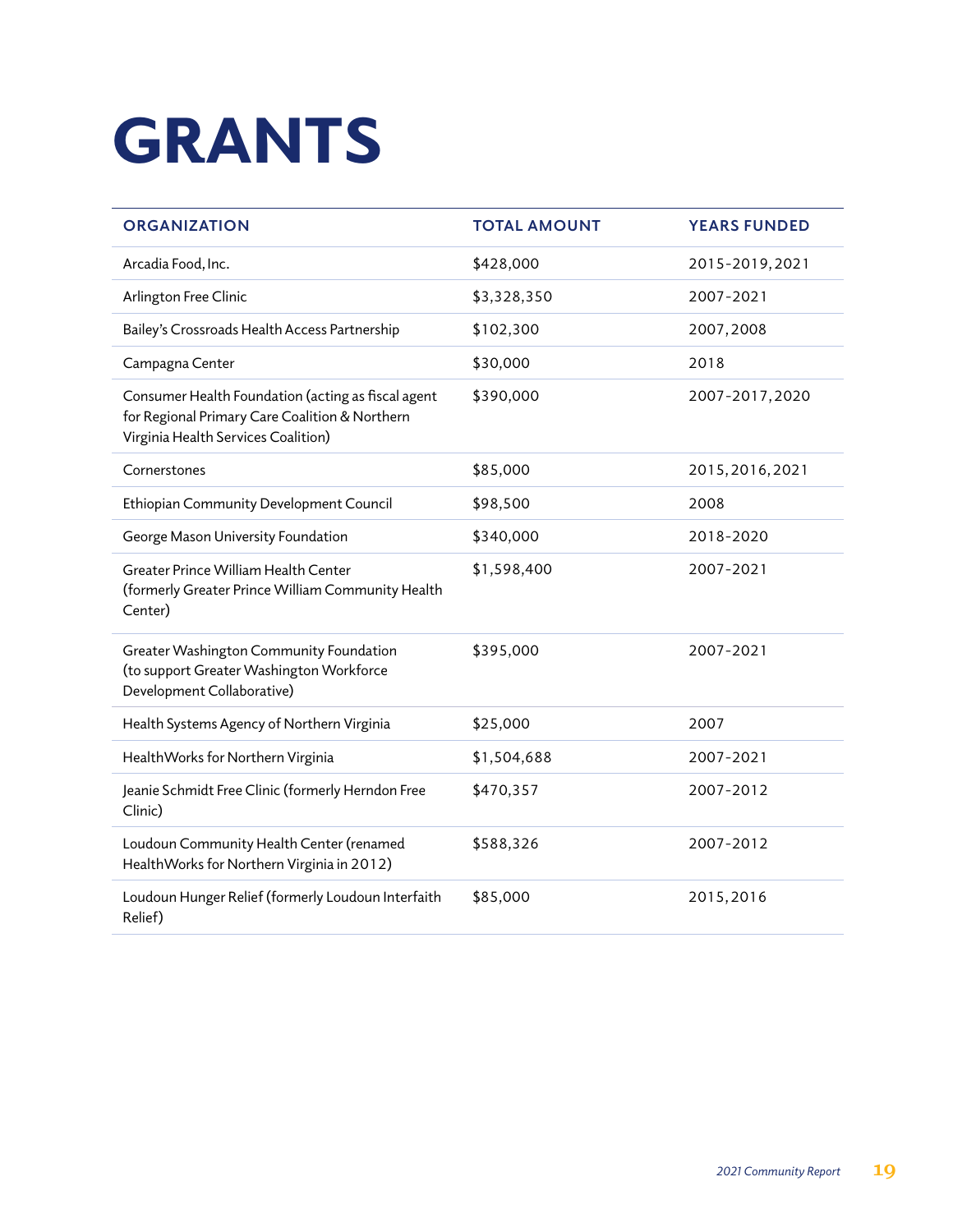| Medical Society of Northern Virginia                                                                             | \$289,166           | 2007, 2013          |
|------------------------------------------------------------------------------------------------------------------|---------------------|---------------------|
| <b>ORGANIZATION</b>                                                                                              | <b>TOTAL AMOUNT</b> | <b>YEARS FUNDED</b> |
| Neighborhood Health (formerly Alexandria<br>Neighborhood Health Services, Inc.)                                  | \$1,925,524         | 2007-2021           |
| Northern Virginia AIDS Ministries                                                                                | \$21,326            | 2010                |
| Northern Virginia Community College Educational<br>Foundation (to support the NVCC Restorative Dental<br>Clinic) | \$262,000           | 2008-2013           |
| Northern Virginia Dental Clinic                                                                                  | \$1,734,000         | 2007-2021           |
| Northern Virginia Family Service                                                                                 | \$1,824,519         | 2008-2021           |
| NoVa Scripts Central                                                                                             | \$1,421,113         | 2007-2021           |
| Pathway Homes                                                                                                    | \$73,000            | 2017,2018           |
| Primary Care Coalition of Montgomery County                                                                      | \$50,000            | 2007                |
| Real Food for Kids                                                                                               | \$100,000           | 2017,2018           |
| Rebuilding Together                                                                                              | \$100,000           | 2015,2016           |
| SCAN of Northern Virginia                                                                                        | \$183,000           | 2015-2018           |
| Tenants and Workers United                                                                                       | \$20,000            | 2007                |
| United Community (formerly United Community<br>Ministries)                                                       | \$300,000           | 2018, 2019, 2021    |
| Virginia Health Catalyst (formerly Virginia Oral Health<br>Coalition)                                            | \$62,000            | 2012-2021           |
| Virginia Health Care Foundation                                                                                  | \$15,000            | 2018                |
| Virginia Hospital Pediatric Center (formerly Arlington<br>Pediatric Center)                                      | \$1,612,350         | 2007-2021           |
| Washington Regional Association of Grantmakers                                                                   | \$126,000           | 2007-2021           |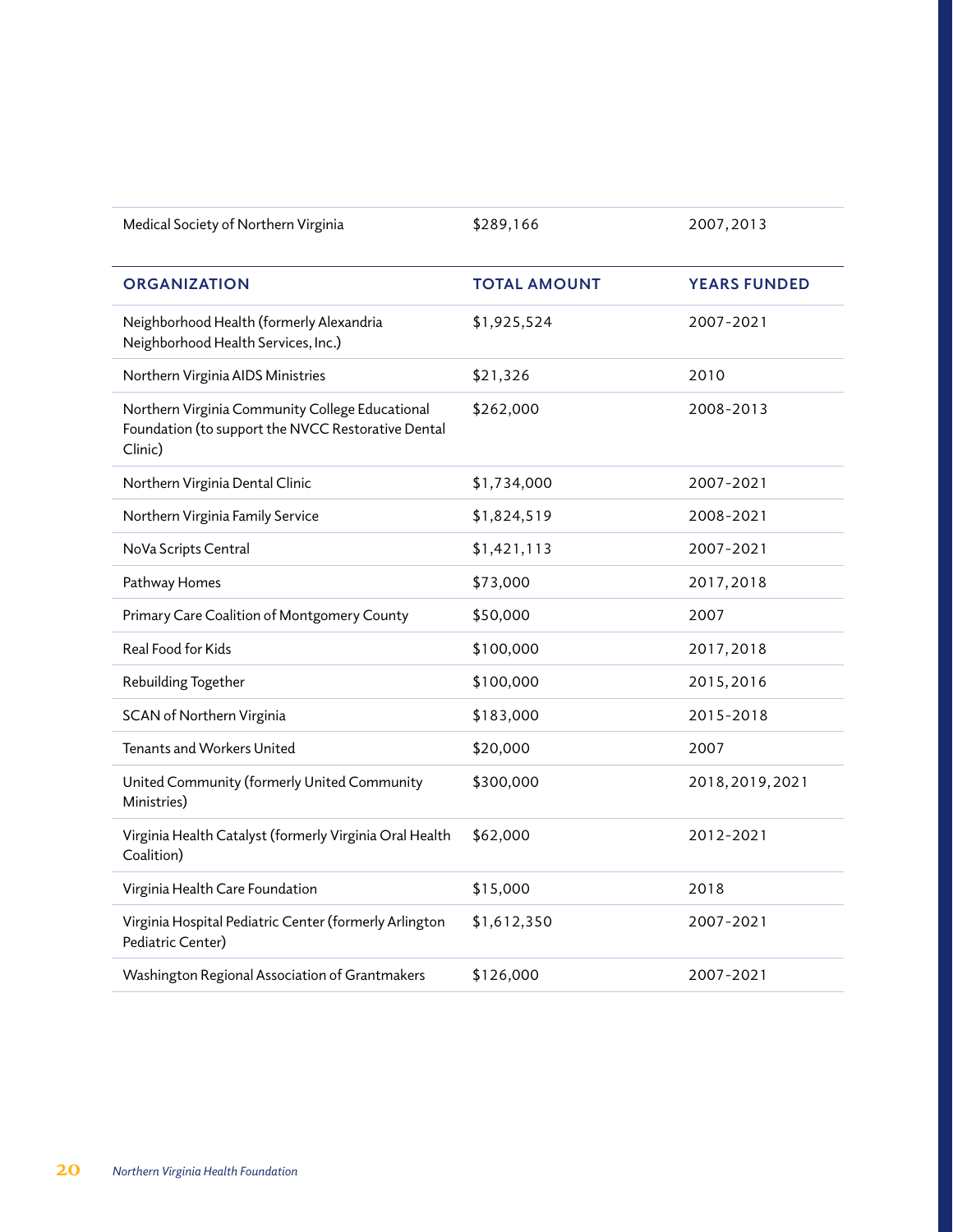